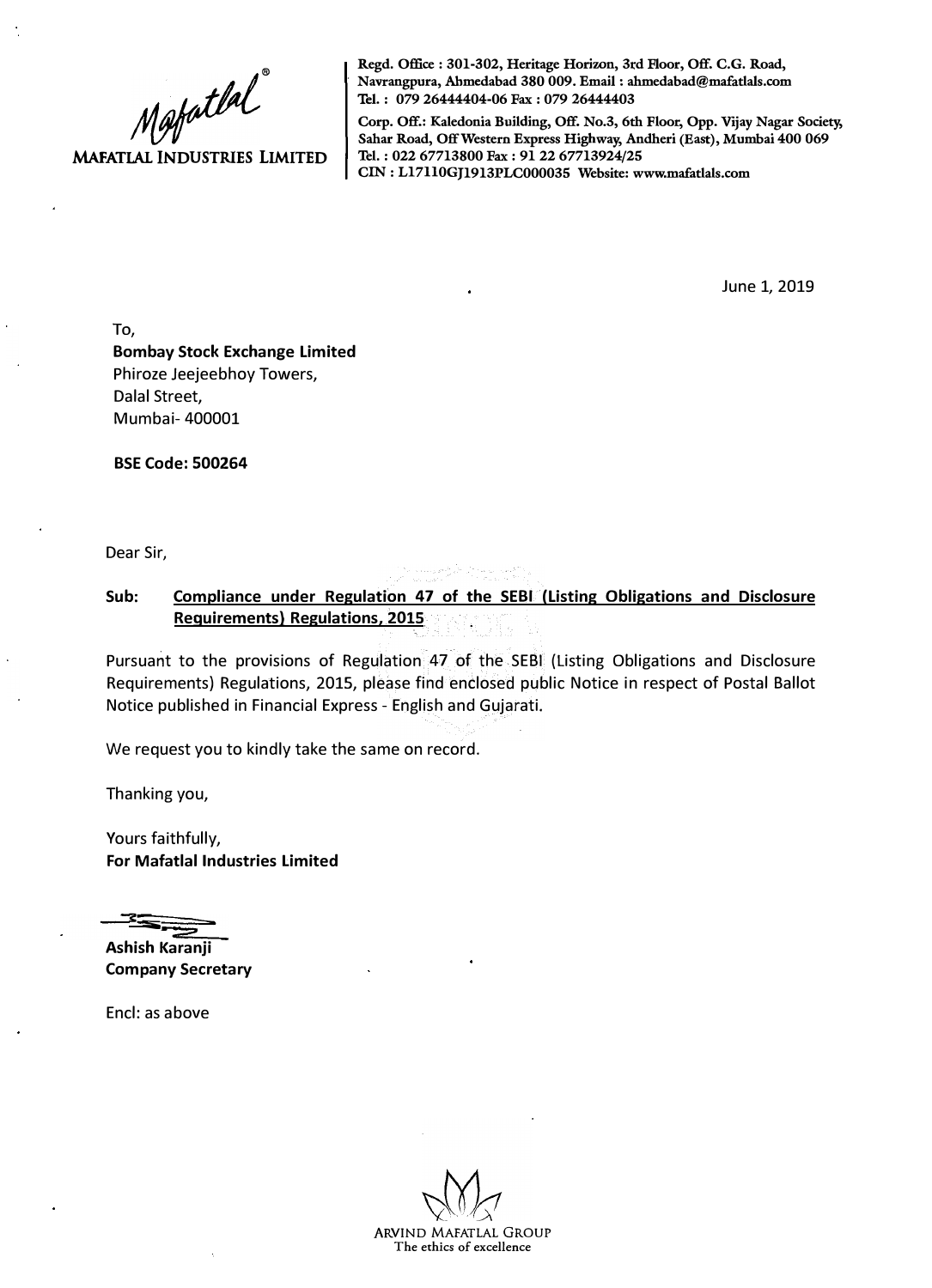#### WWW.FINANCIAL EXPRESS.COM

# **FINANCIAL EXPRESS**

### **FRIDAY, MAY 31, 2019**

 $55$ 

Mapollal

#### **MAFATLAL INDUSTRIES LIMITED** CIN: L17110GJ1913PLC000035

Regd. Office: 301-302, Heritage Horizon, 3 Floor, Off. C.G. Road, Navrangpura, Ahmedabad-380009 Tele No. 079-26444404-06 Fax No. 079-26444403 E-mail ahmedabad@mafatlals.com Website : www.mafatlals.com

The Members **Mafatial Industries Limited** 

#### **NOTICE OF POSTAL BAI.LOT**

NOTICE is hereby given pursuant to Section 108 and 110 of the Companies Act, 2013, read with Rule 20 and 22 of the Companies (Management and Administration) Rules, 2014, as amended and Regulation 44 of the SEBI (Listing Obligation and Disclosure Requirements) Regulations, 2015 the Company is seeking the approval of shareholders by way of postal ballot which also includes voting by electronic means (e-voting) in respect of the following Resolution set out in the postal ballot Notice dated 16th May, 2019.

- 1. Authority in favour of the Board of Directors of the Company for sale or disposal of certain assets under section 180(1)(a) of the Companies Act, 2013 as per the resolution mentioned in the Postal Ballot Notice.
- 2. Payment of Remuneration to Shri Priyavrata H. Mafatlal, Whole Time Director for his balance term of two years from 1st November, 2019 to 31st October, 2021 under the provisions of section 196, 197, 198 and other applicable provisions read with schedule V to the Companies Act, 2013 and his appointment and re-designation as Chief Executive Officer (CEO) and Executive Director w.e.f. 1st April, 2019 and Whole Time Key Managerial person under section 203 of the Companies Act, 2013 as per the resolution mentioned in the Postal Ballot Notice.

#### In this regard the members are hereby notified that:

- 1. A Person whose name is recorded in the Register of Members or in Register of Beneficial Interest Owner maintained by the Depositories as on 17th May, 2019 (cut-off date) shall be entitled to vote on the resolutions proposed to be passed by the postal ballot.
- 2. The postal ballot Notice along with the postal ballot form and self-addressed postage prepaid Business Reply Envelop has been dispatched by permitted mode the Members at their registered address or to their e-mail addresses register with the company depository participant / the register and transfers Agent as the case may be. The Company has, completed the dispatch of the Notice on 30th May, 2019
- 3. The company is providing facility to exercise their right to vote by electronic means though (E-voting facility provided by Karvy Fintech Private Limited (Karvy) Member<br>may use voting facilities for voting. The E-voting period commences on Saturday 1st June, 2019, at 9.00 A.M. and ends on Sunday 30th June, 2019, at 5.00 P.M. E-voting Shall not be allowed beyond 5.00 P.M. Sunday 30th June, 2019. Any postal Ballot received from the Members beyond that time will not be valid.
- 4 The postal Ballot Notice and postal ballot forms are available on the Company Website www.mafatlals.com under "Financial& Disclosure" section, available for download and website of Karvy viz., https://evoting.karvy.com. Members who have not received the same by email and wish to vote by physical Postal Ballot can use the postal Ballot form available on aforementioned website of can apply the Company / Karvy and obtain duplicate thereof.
- 5. Name, designation, address, e-mail and phone numbers of the parson responsible to address the gnevances connected with the facility for voting by postal ballot by electronic means is given below
	- Mr. Birender Thakur, Deputy General Manager, Karvy Fintech Private Limited. Unit: Mafatlal Industries Limited. Tower- B, Plot No. 31 & 32, Selenium building Gachibowli Road Financial District, Nanakramguda, Serilingampally Mandal, Hyderabad, Telangana 500032. Tel No. 040 67161679 E-mail id: thakur.birender@karvy.com.
- 6. In case of any queries/graveness Members may refer the Frequently Asked Questions (FAQs) for Members E-voting User Manual available at the download section of, http://evoting.karvy.com or call Karvy on 1800 3454001 (Toll Free) or may contact the Company.
- The Result of the Postal Ballot will be announced by the Company on Tuesday, 2nd July, 2019. The result will be posted on the Company Website www.mafatlals.com under "Financial & Disclosure" section, and website of Karvy viz., https://evoting.karvy.com and will be submitted to the Stock Exchange (BSE Ltd.)

Min

ARVIND MAFATIAL GROUP

Place: Ahmedabad Dated: 30/05/2019 For Mafatlal Industries Limited **ASHISH A. KARANJI Company Secretary**